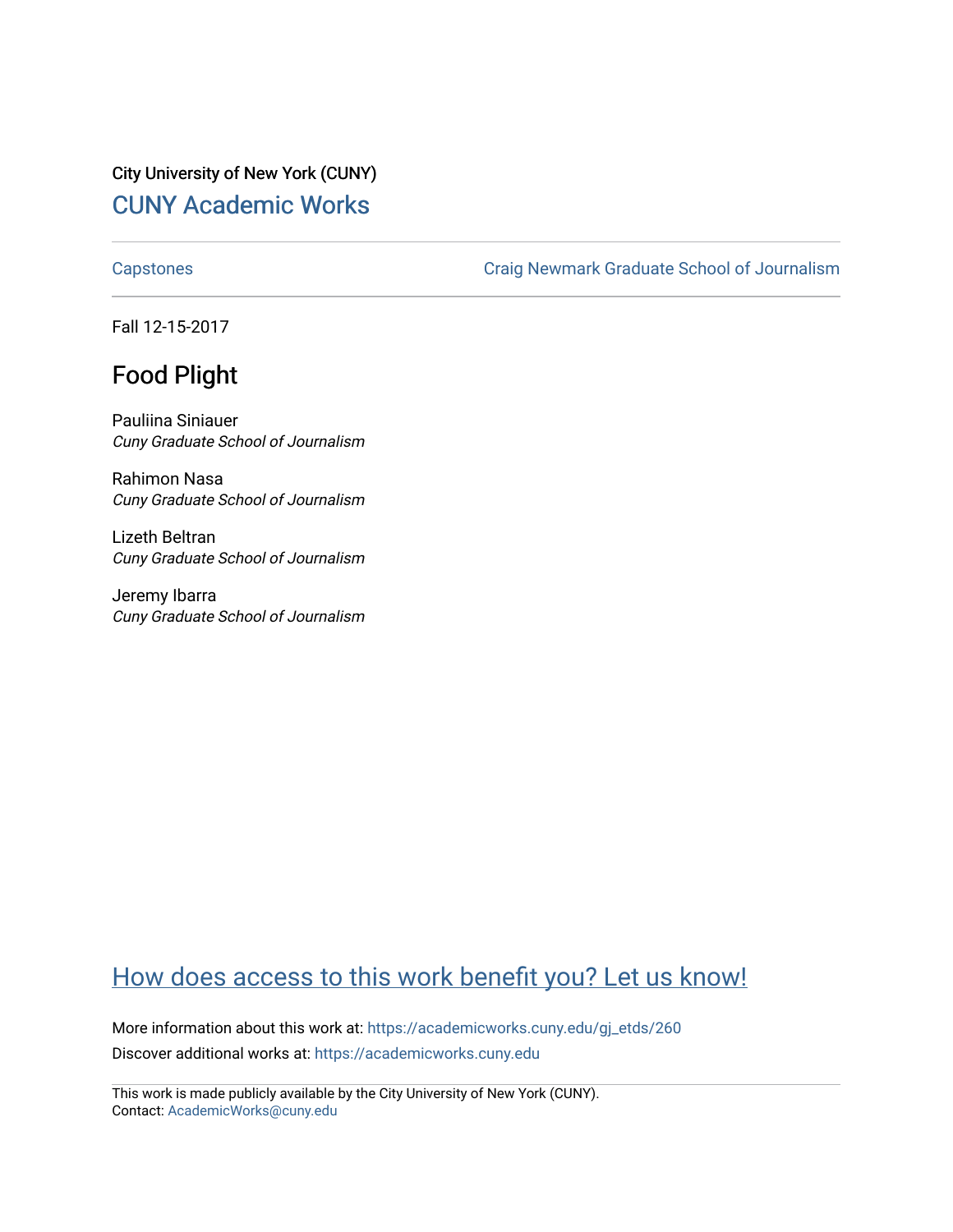At Public School 398 in East Flatbush, elementary school children on March 20 were offered a lunch of beef patties, zucchini and pears.

A city health inspector found conditions were not appetizing: in the cafeteria and kitchen, the inspector spotted live roaches and close to 600 fresh mice droppings, ample evidence of rodent infestation – all conditions primed to cause illness.

At Middle School 137 in Ozone Park, where the kitchen prepares more than 700 meals for five schools in the area, an inspector found, on July 12, about 1,500 flies. The Health Department gave the school two days to clean up and make sure food was in rat-proof containers. Inspectors would come back to ensure the work was done right.

It was not. While there was some improvement, when an inspector returned July 17, flies still loomed and the kitchen was still dirty. The school got another two days to fix the violations. Only on the third try were the problems fixed.

At P.S. 132 in Brooklyn, a school nurse reported in September that five second-graders were sickened after eating a cafeteria lunch of peanut butter and jelly sandwiches, cheese sandwiches and milk.

While school officials said there was no evidence the illnesses were caused by school food and called the nurse "overzealous," a health inspector responded several days later and found dirty equipment and poor protection for how food was laid out – more violations that could lead to foodborne illnesses.

These schools are far from alone. A NYCity News Service investigation, based on inspection data obtained under New York's freedom of information law from the New York City Health Department, found:

- Every time city health inspectors go into New York City schools, agency data shows they find an average of two violations.
- One of every five of the citations is a critical violation something that could well lead to foodborne illnesses like salmonella. More than half of these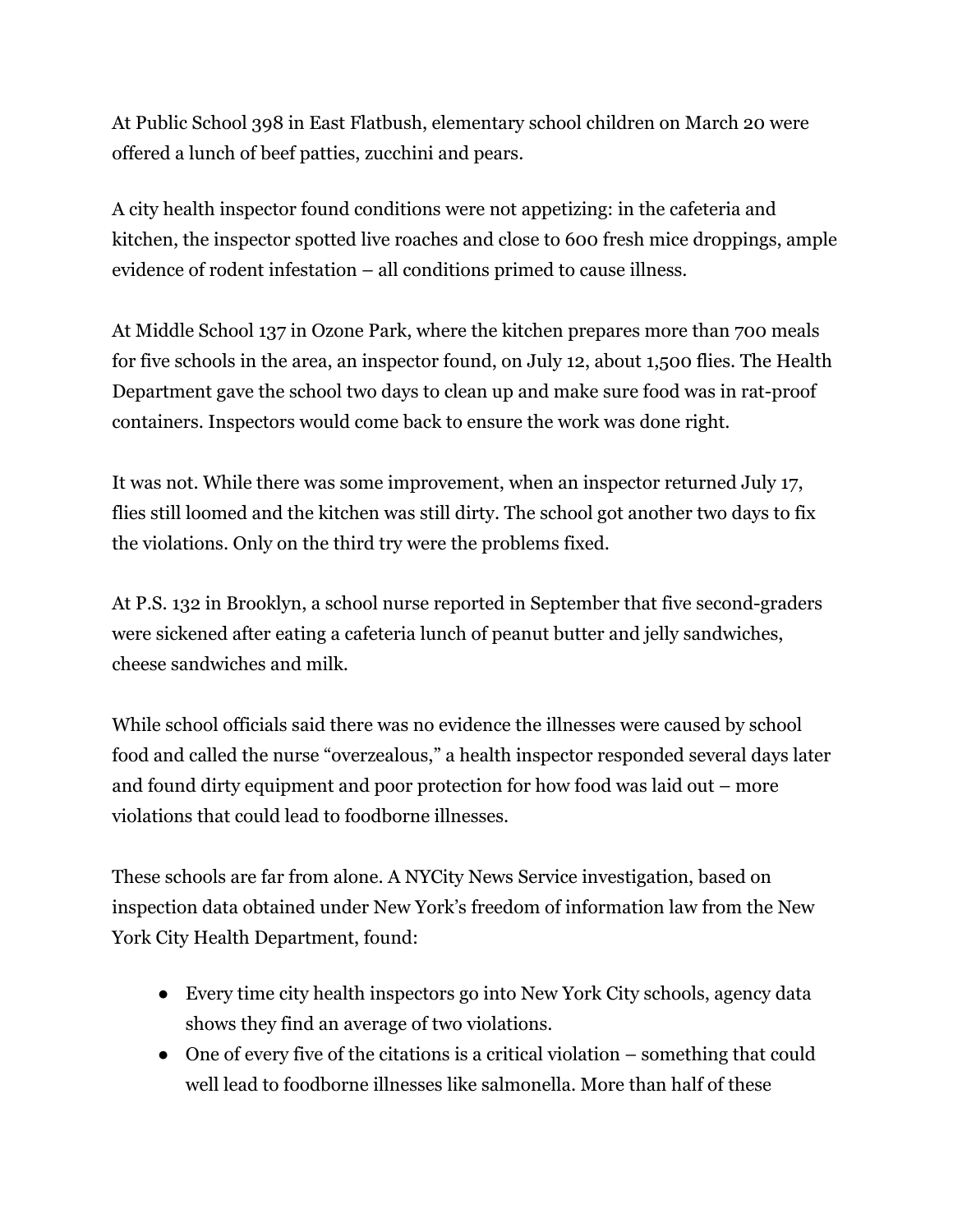violations are for evidence of mice and other rodents in food areas, along with flies and roaches.

• The four dozen schools with the worst inspections in 2017 are largely among the poorest in New York. The students who go there tend to be disproportionately from minority groups, city records show.

These findings come at a time when the city is now offering free meals to all 1.1 million children in city schools. Officials promised a year ago to improve the cleanliness at schools. The most recent Health Department inspections, as of mid-October show 2017, are no different than the last five years.

School officials and principals did not respond to repeated requests by phone and in writing for comment about the cleanliness of its cafeterias. That included a list of specific findings from public records about violations.

A top union official said a key problem is that cafeterias are short-staffed – a problem only worsened by the new demand to produce more meals under the free lunch program, but promised staffing to do the work is still underway.

None of this surprised students. The NYCity News Service spoke to more than a dozen students at schools with some of the worst cafeterias.

Angel Rosario recalled eating mozzarella sticks from the school cafeteria for Urban Assembly Bronx Academy of Letters in the Mott Haven section of the Bronx. Soon after eating, he felt queasy. His family took him to a doctor.

Rosario recalled that the doctor's diagnosis was food poisoning. He did not report it to the school because it did not surprise him that cafeteria food would make him sick.

Now he no longer eats at the school. "I used to just sit there and wait till lunch is over," said Rosario, now a senior. "Sometimes I didn't eat, I waited till I got home. It made my stomach hurt, and made me go home cranky."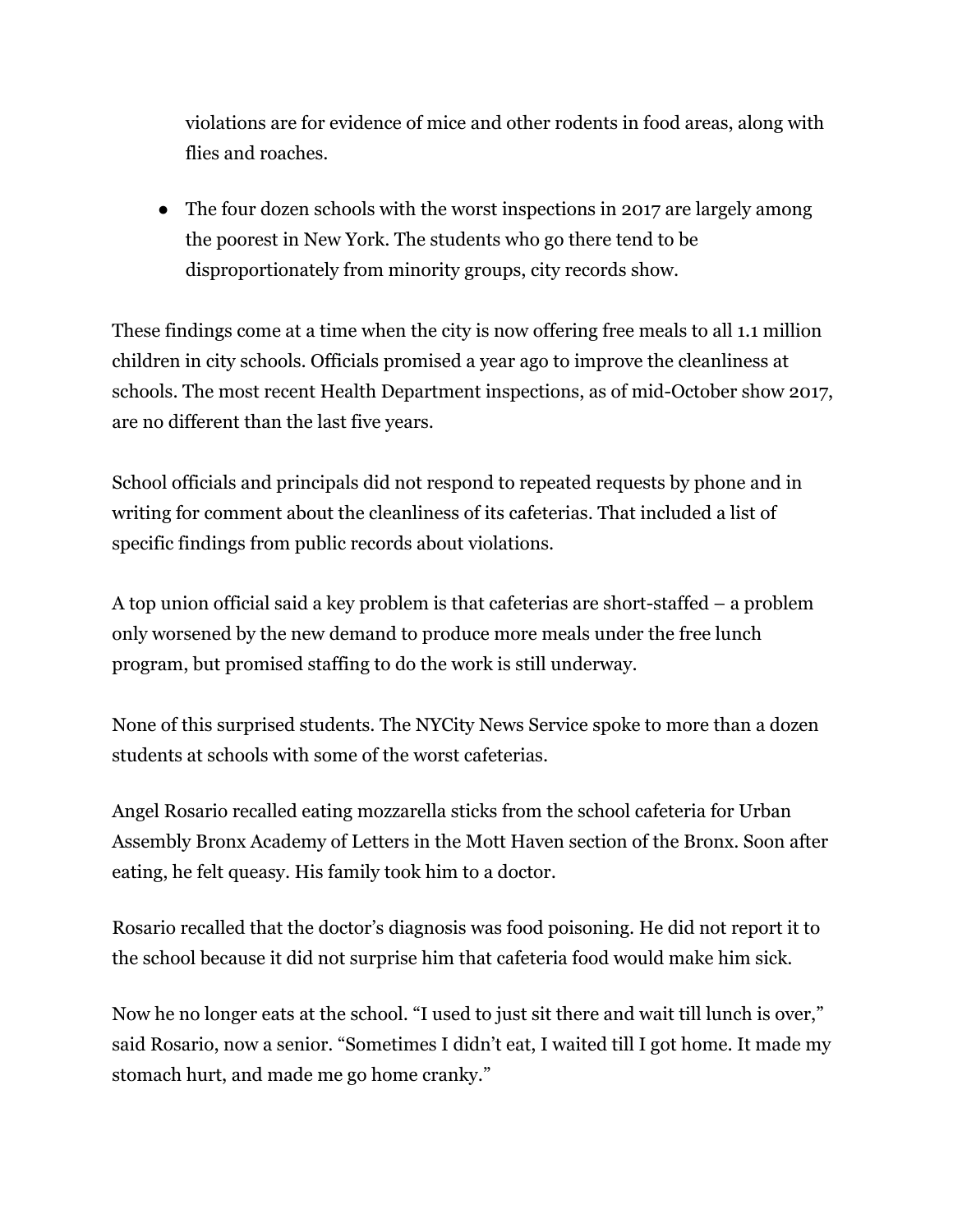Samara Henry, a senior at the same school, said, "The school lunch slogan is feed your mind, and I feel like if anything, we're not feeding our minds. It's a bunch of crap that is actually going into our system which makes us sick at the end of the day."

While Henry did not recall an instance where the food had made her ill, in its most recent inspection, the Health Department found five critical violations at the school cafeteria, including evidence of mice, flying insects and workers not wearing the right clothing to prevent the spread of disease.

## **UNION SAYS SHORT STAFFED**

Shaun D. Francois, President of Local 372, the union representing school food workers, worked four years as a school food handler and until 2014 as a school food distributor at a Long Island City warehouse.

He said a key problem is there are not enough workers at the aging school cafeterias. "My members are doing the best they can do. I say they could be better," Francois said. "For mice droppings, because of staffing, they can't clean because they're busy running around serving kids."

He said kitchens were already understaffed before the city introduced its free lunch program for all students this year. City schools planned to hire at least 400 workers to handle the increased demand, and have hosted hiring sessions with 2,000 prospective employees. But Francois said the positions have not all been filled, leaving staff stretched thin this semester.

School cafeteria inspections are similar to the ones for restaurants except there are no letter grades. No placards are posted by school cafeterias with an A, B, C or "Grade Pending." Instead, a numeric scale tracks the count and severity of violations. The higher the number, the worse the conditions.

Inspectors are supposed to visit without warning and examine the kitchen. They look for evidence of rodents and insects. They check whether equipment can keep hot food hot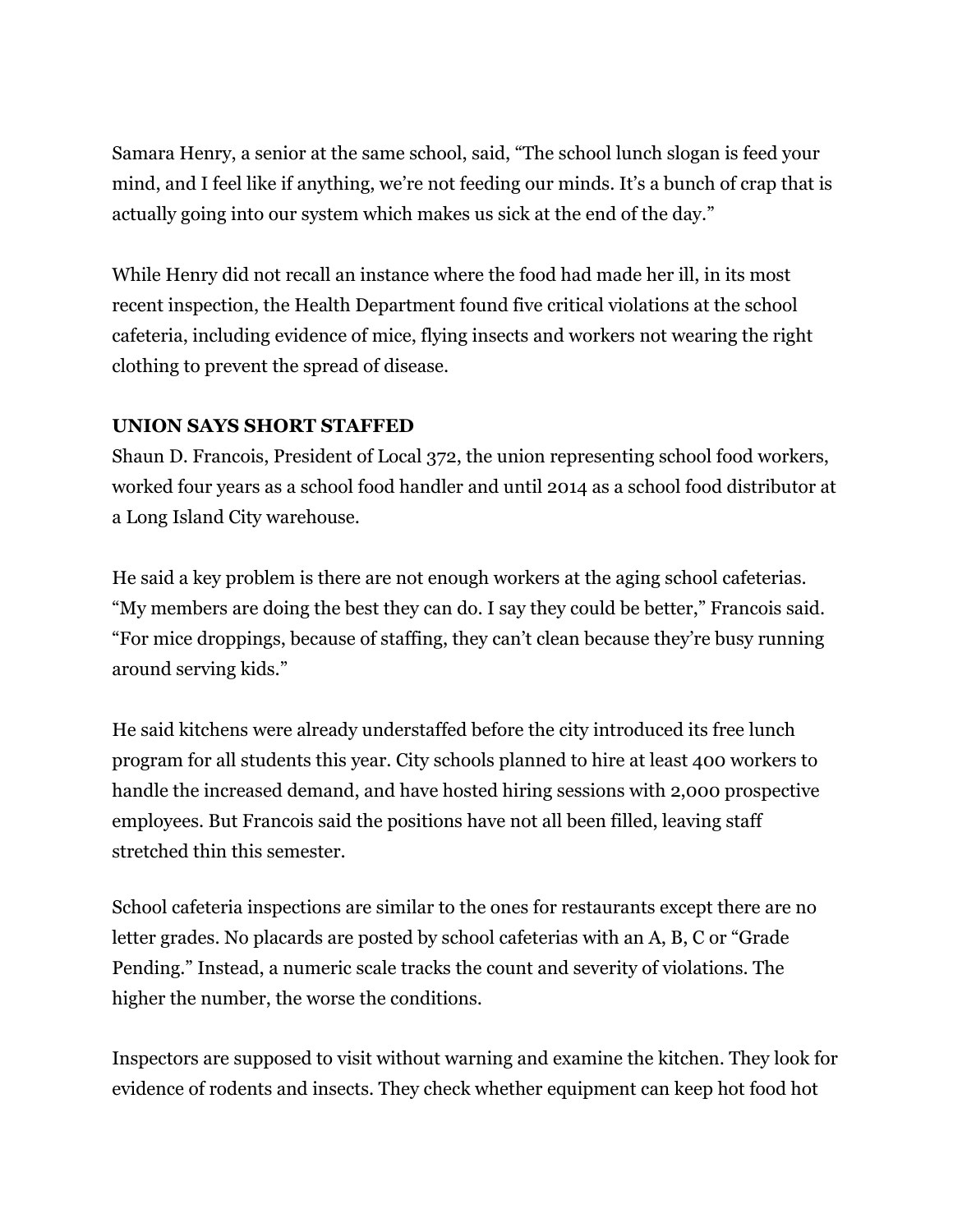enough, and cold food cool enough – the right temperatures are crucial to avoid the spread of bacteria. They ask workers questions and review food handling.

If the results are bad, health inspectors may schedule a mandatory re-examination a few days later. More than a dozen city schools faced – including MS 137 in Ozone Park – faced that situation in 2017.

Federal law [requires](https://fns-prod.azureedge.net/sites/default/files/TalkingPointsonSchoolMealSafety.pdf) local health inspectors across the country to inspect school cafeterias twice a year. By mid-October, roughly 1,380 city school cafeterias have been inspected at least once. Some cafeterias serve several schools, and the Health Department said its 15 inspectors are able to inspect all facilities.

A former city health inspector, Olga Glazman, said critical violations are possible harbingers of foodborne illnesses like salmonella, listeria and norovirus.

"I would be very worried if I see droppings. Mice contaminate surfaces and food, for example they can chew flour and grain packages, they spread viruses," she said.

Even if vermin encounter poison traps, they might not die immediately and instead may walk to food, now spreading dangerous chemicals.

Inspectors check for other violations that that also affect food safety, including whether food is stored in vermin-proof containers and if kitchens in general are well maintained. To be sure, New York City schools did make one improvement in the past year, providing more information online about the cleanliness of kitchens. Anyone can look up a school's cafeteria online to see violations. This was done in December to comply with a new state law.

But the reports are not complete. The NY City News Service used the state freedom of information law to obtain reports from the city Department of Health. The city health department conducts its inspections independent from the school district. The process to obtain full inspection reports itself takes weeks.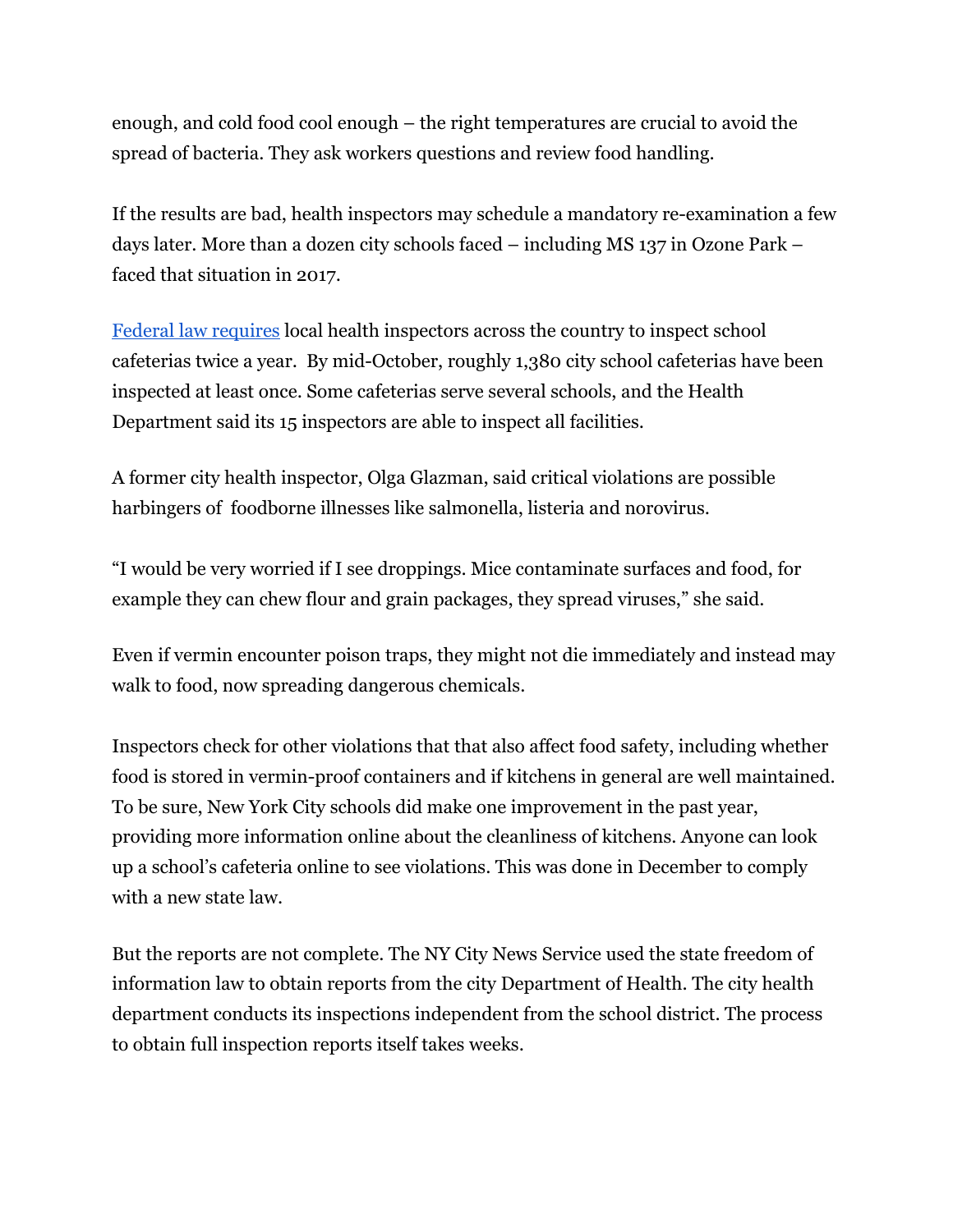The full reports include details not on the school's new web pages, like the severity of violations, whether the cafeteria was so bad it faced a mandatory re-inspection in a few days to see if health concerns have been addressed.

While health inspectors routinely find critical violations at New York City schools, what remains less clear is how often they lead to outbreaks of foodborne illnesses. The science for confirming those cases takes time, and the victims may not be certain which meal is causing their discomfort.

More than one in six people in the U.S. get sick from a foodborne illness every year, according to the federal Centers for Disease Control.

There have been at least five suspected outbreaks of food-borne illnesses reported in public schools across city in the past two years, according to news accounts and Department of Education statements at the time.

More than 200 children across New York complained about stomach pains or have had to leave school because of illness.

Almost all the cases were suspected to stem from norovirus. Although norovirus can be spread through human contact, Health Department inspections conducted after some, but not all, outbreaks did not find that sick school food workers or evidence of foodborne illness. [T](https://www.cdc.gov/norovirus/php/responding.html)hat does not mean cafeteria conditions were not [responsible](https://www.cdc.gov/norovirus/php/responding.html) for an [outbreak](https://www.cdc.gov/norovirus/php/responding.html), but only that health workers could not confirm a connection.

But in all of the schools where outbreaks were suspected, subsequent inspections after the cases uncovered health department violations. That included critical health violations that could have prevented the spread of disease, like having properly cleaned utensils and not having flying insects in food areas.

In addition, there were at least four other cases across the city in the past two years where complaints emerged about public schools serving moldy pizza, bones in chicken tenders and metal in popcorn chicken.